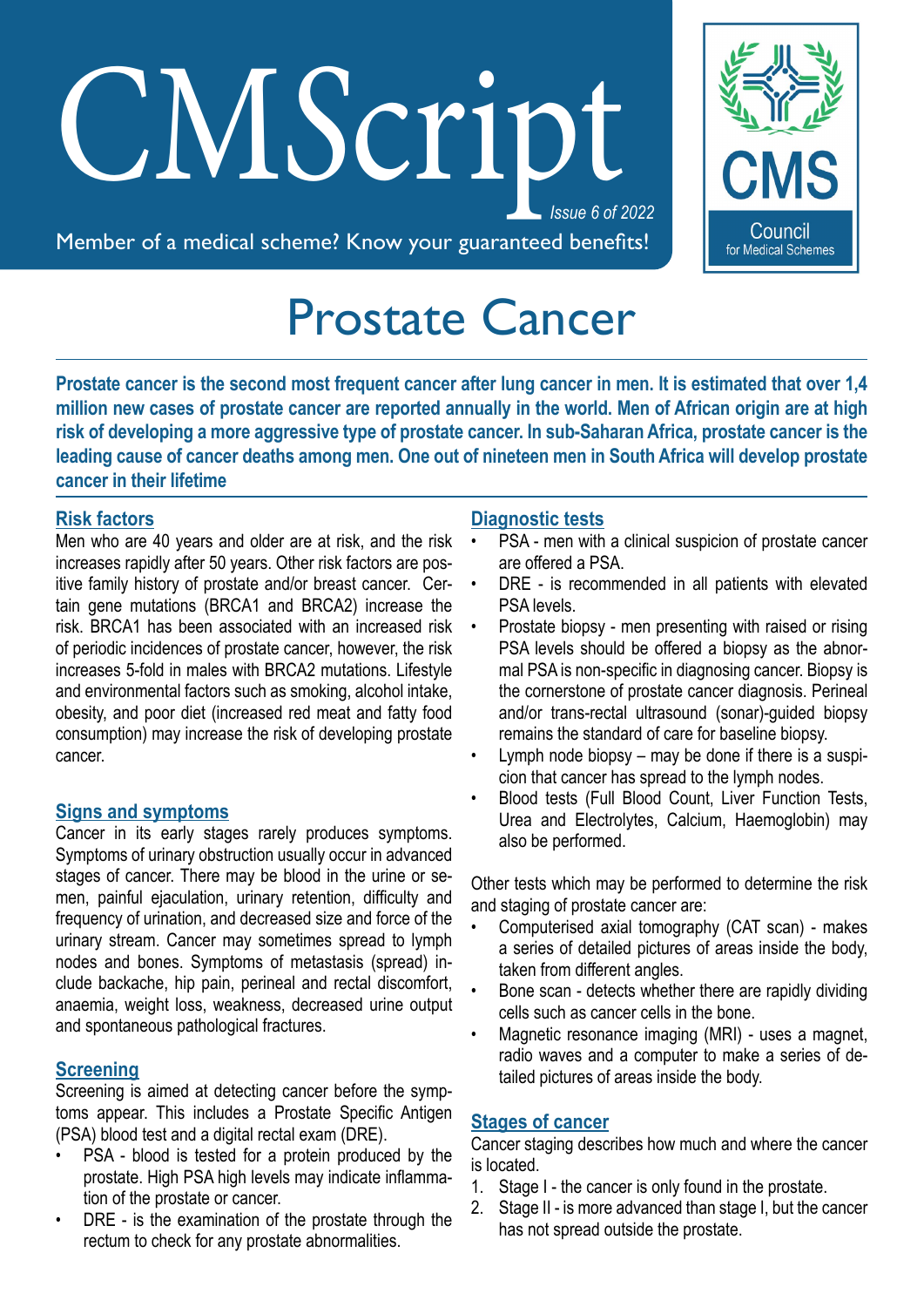- 3. Stage III cancer has spread beyond the outer layer of the prostate and may have spread to the seminal vesicles.
- 4. Stage IV cancer may have spread to the seminal vesicles, rectum, bladder, pelvic wall, or to distant parts of the body which may include lymph nodes or bones.

#### **Management**

There are several treatment options available.

#### **1. Deferred treatment**

Deferred treatment includes watchful waiting or active surveillance. Watchful waiting or active surveillance are treatment strategies which may be used for very low risk, low stage and low volume localised disease.

#### **2. Watchful waiting**

Watchful waiting involves closely monitoring the patient's condition without giving any treatment until signs or symptoms appear or change. The patient would then be treated according to the disease stage and presenting symptoms.

#### **3. Active surveillance**

Active surveillance is closely following a patient's condition without giving any treatment unless there are changes in test results. It is used to find early signs that the condition is getting worse. The aim is to avoid unnecessary treatment in men with localised prostate cancer who do not require immediate treatment, but at the same time achieve the correct treatment timing in those who may eventually need therapy.

#### **4. Radical Prostatectomy**

Radical prostatectomy is considered the standard first-line treatment for prostate cancer and is used in patients where the tumour is confined to the prostate. Care elements of radical prostatectomy include assessment for fitness of surgery and prostatectomy.

#### **5. Radiation therapy**

Radiation therapy is a cancer treatment that uses high-energy X-rays or other types of radiation to kill cancer cells or keep them from growing. There are two main ways of delivering the radiotherapy treatment, either directing the radiation from outside the body into the cancerous area (external beam radiotherapy) or by placing a small source of radiation inside the body close to or within the area where the tumour is located (brachytherapy)

#### **6. Hormone therapy**

Hormone therapy is a cancer treatment that removes hormones or blocks their action and stops cancer cells from growing. Hormones are substances made by glands in the body and circulated in the bloodstream.

### **7. Chemotherapy**

Chemotherapy is a cancer treatment that uses drugs to stop the growth of cancer cells, either by killing the cells or by stopping them from dividing. When chemotherapy is taken by mouth or injected into a vein or muscle, the drugs enter the bloodstream and can reach cancer cells throughout the body.

## **What is PMB level of care?**

Cancer of prostate gland – treatable is a PMB condition under Diagnosis and Treatment Pair (DTP) code 953L. Treatment component is specified as "Medical and surgical management, which includes chemotherapy and radiation therapy".

In line with the National Department of Health's (NDoH) policy document, medically informed patient-based screening is PMB level of care in males with a life expectancy of more than 10 years based on the following criteria:

- From the age of 40 in Black African patients and in those with a positive family history of prostate and/or breast cancer in a first-degree relative.
- From the age of 45 years in all other males.
- Patients with a history of lower urinary tract symptoms and/or clinical suspicion of prostate cancer regardless of age group.

Medical schemes are required by law to pay for the diagnosis, treatment and care costs of PMB conditions in full.

- Consultations, diagnostic and monitoring tests/investigations should be funded as PMB level of care.
- PMB level of care includes retropubic, trans perineal and transurethral prostatectomies (with or without lymph node dissection) and laparoscopic prostatectomy. Robotic assisted laparoscopic prostatectomy is not included as PMB level of care.
- Brachytherapy permanent low dose radiation is PMB level of care. Temporary high-dose radiation is not PMB level of care.
- Radiotherapy conventional radiotherapy, 3d conformal radiation therapy (3D-CRT) and intensity modulated radiotherapy are PMB level of care.
- Chemotherapy and hormone therapy are considered PMB level of care for prostate cancer. Schemes may use formularies to determine the hormonal therapies that would be covered as PMB level of care.

More information on the tests/investigations and treatment that are considered PMB level of care are specified in the PMB Definition guideline for prostate cancer.